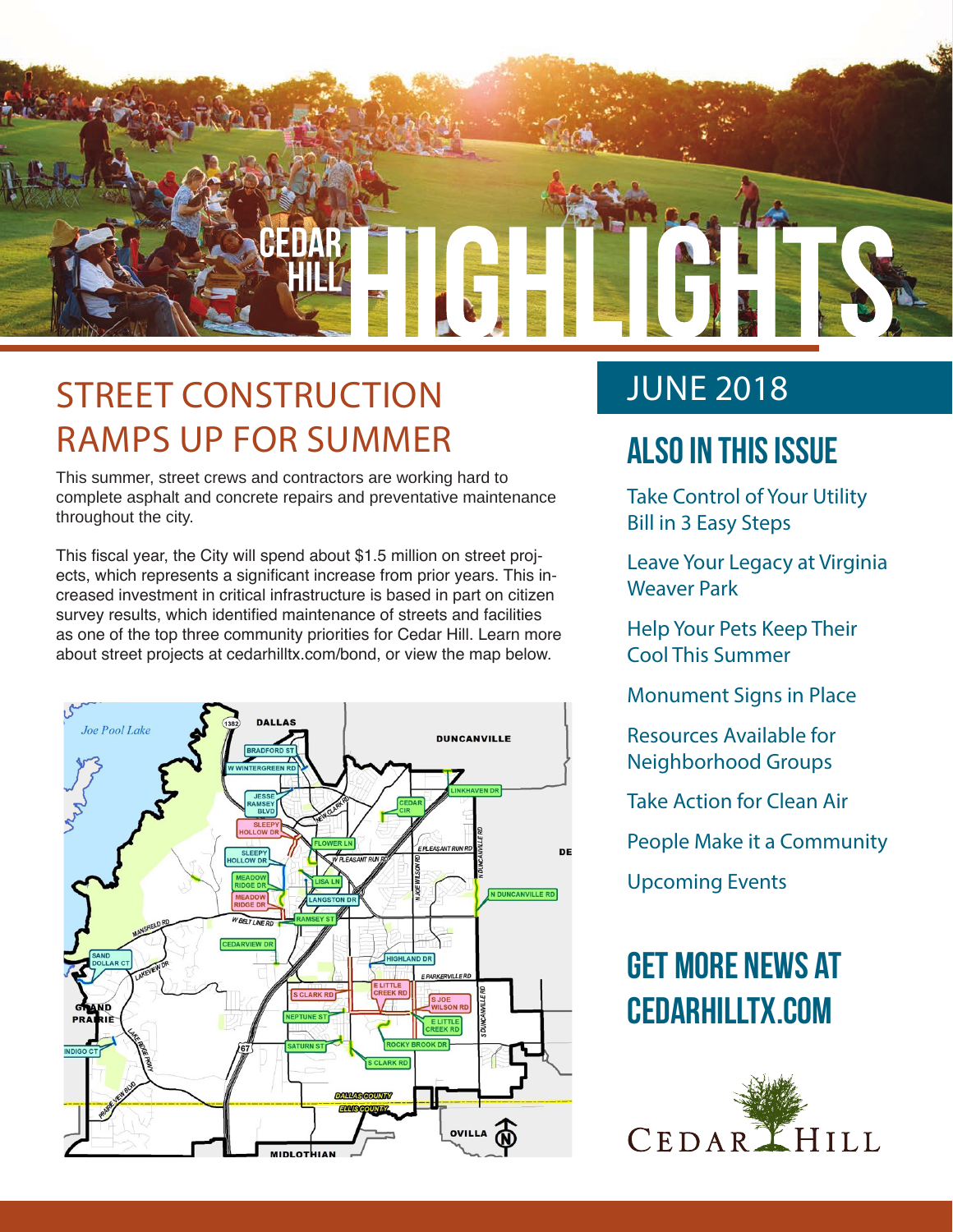# PEOPLE **MAKE IT A COMMUNITY**



Meredith Salazar, fourth grade student at Collegiate Prep Elementary, receives a proclamation from Council Member Jami McCain declaring May 10 Lupus Awareness Day.



Council Member Chris Parvin, along with his family, is recognized for his nine years of service on the City Council.



Assistant Police Chiefs Rodney Thompson and Steve Lafferty and Police Chief Steve Rhodes receive a proclamation designating the week of May 13-19 as National Police Week.

### TAKE CONTROL OF YOUR UTILITY BILL IN 3 EASY STEPS

As summer heats up, demand for water increases. With the updated FATHOM™ U2You™ Customer Portal and smart phone app, users can monitor consumption, set up text or email alerts, and pay bills online. Start saving water and money with these three easy steps!

#### Step 1: Register or Log in to the Customer Portal

Visit cedarhill.u2you.gwfathom.com and log in to the FATHOM Customer Portal. Registration is simple and gives users access to the full array of tools, including usage history. Customers can still pay utility bills without registering or logging in by clicking 'Pay Now'.

#### Step 2: Get Consumption Data & Set Thresholds

After registering or logging in, the home screen shows water consumption data for the account. The data can be viewed by monthly, daily, or hourly use, and can be downloaded for further analysis.

#### Step 3: Get Email or Text Alerts About Your Usage

Choose thresholds for your water use to set a trigger for warnings and alerts. Once the threshold limit is set, you can request automatic messages by email or text when usage exceeds the threshold or the system detects a leak.

These tools are also available via a smart phone app for iPhone users through the Apple Store or for Android users through the Google Play store. If you downloaded the previous app, delete it and download FATHOM U2You Mobile.

### LEAVE YOUR LEGACY AT VIRGINIA WEAVER PARK

This fall, construction will begin on a new creative playground at Virginia Weaver Park to replace the existing wooden structure. The new playground, made of 100% recycled plastic lumber, will be inclusive for children of all ages and abilities. Community members can leave



a lasting mark on the project by purchasing a personalized fence picket that will be displayed at the playground. Pickets are available for purchase for \$100 at cedarhilltx.com/playground.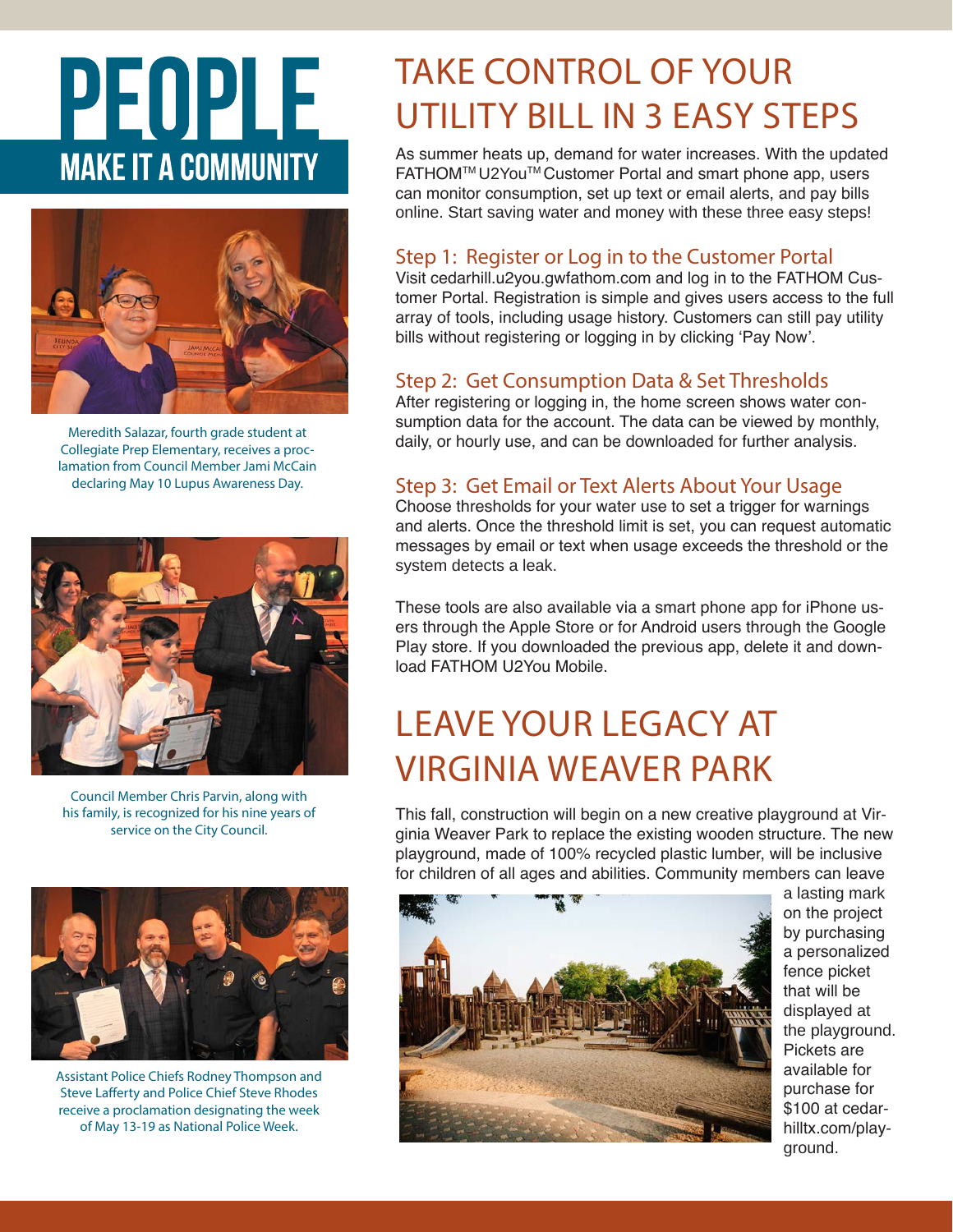### HELP YOUR PETS KEEP THEIR COOL THIS SUMMER

Summer is a season for spending quality time with family, friends, and companion animals, but summer can also be a dangerous time for our furry friends. Follow these tips to help ensure pets have a safe and healthy summer.

#### Keep Cool and Hydrated



Pets can get dehydrated quickly, so give them plenty of fresh, clean water, and make sure animals have a shady place to rest or keep them indoors when the weather is extremely hot. Never leave animals alone in your parked vehicle; temperatures rise quickly and that could lead to fatal heat stroke.

#### Stay Safe on July 4

Every year on July 5, animal shelters around the country see an increase in the number of stray dogs and cats. Our companions escape from houses, yards, and even leashes when they are frightened by fireworks. Make sure your pet is microchipped or has collar and ID tags with current information, and have a current photograph to share should he or she become lost. If possible, keep your pet in a secure area indoors. If outdoors, make sure their outdoor area is secure.

Learn more about pet safety and access resources at cedarhilltx.com/animalshelter.

### MONUMENT SIGNS IN PLACE

Construction is nearing completion on new entry feature and parks monument signs around the city. In addition to signage at 18 Cedar Hill parks, the new signs are placed at two primary entries to the city:

at Belt Line Road, west of Duncanville Rd, and at the intersection of Mansfield Road and Lake Ridge Parkway. The solar-powered signs feature enhanced landscaping, lighting, and irrigation.



## CALENDAR OF UPCOMING EVENTS

#### Environmental Collection Day

Jun 9 from 9 a.m. to noon. Cedar Hill High School Parking Lot Entrance at US-67 & Cooper St. Register at cedarhilltx.com/ecd

#### Best Southwest Juneteenth Celebration

Jun 16 from 5 to 9 p.m. Armstrong Park 100 James Collins Blvd. Duncanville, TX 75104 Get details at cedarhilltx.com/calendar

#### City Council Meetings

Jun 12 & 26; Jul 10 & 24 at 7 p.m. Cedar Hill Government Center 285 Uptown Blvd. View agendas at cedarhilltx.com/archive

#### Music in the Park

Fridays, Jun 8-29 from 8 to 10 p.m. Valley Ridge Park Amphitheater 2850 Parkridge Dr. View the lineup at cedarhilltx.com/pard

#### Red, White & Pool

Jul 4 from 1 to 5:45 p.m. Crawford Park Pool 401 Straus Rd. Visit cedarhilltx.com/pard for event details

#### Independence Day: Cedar Hill

Government Offices Closed The Alan E. Sims Recreation Center, Tri-City Animal Shelter, and Zula B. Wylie Public Library will also be closed on July 4.

#### Jam to Give Concert Series

Fridays, Jul 6-Aug 10; 7 to 9 p.m. Hillside Village, Village Green 305 W. FM 1382 View the lineup at shophillsidevillage.com

#### **View the full calendar at cedarhilltx.com, or subscribe to 'This Week in Cedar Hill' at cedarhilltx.com/twich.**